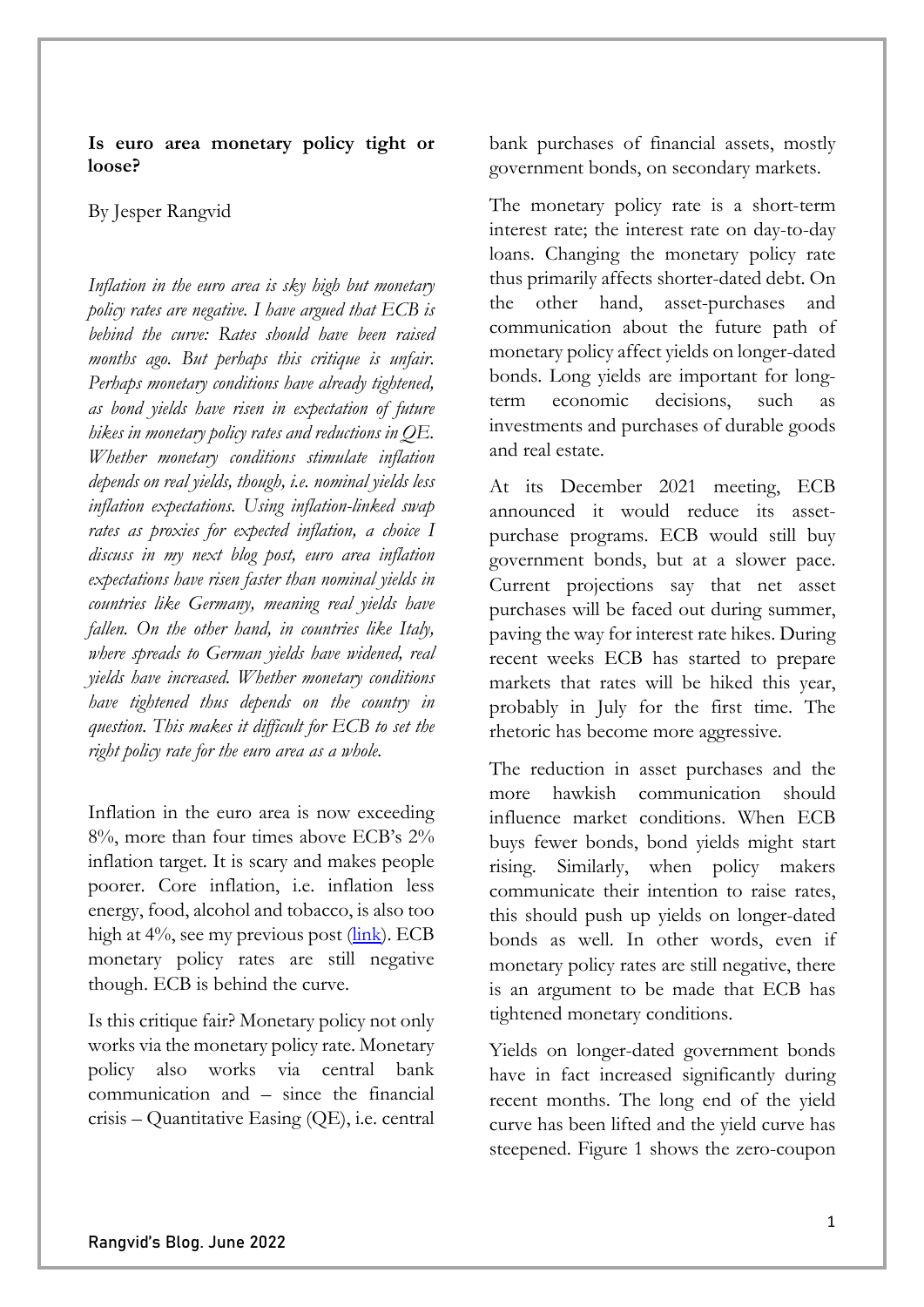yield curve (based on euro area AAA-rated bonds) that ECB provides on its webpage. The figure shows the yield curve in the beginning of 2022 and at the time of writing (June 2022).

Figure 1*. Zero-coupon euro area yield curves, estimated using AAA-rated euro area sovereign bonds. January 3, 2022 and May 24, 2022. Figure copy-pasted from ECB's webpage.*



While short-dated yields have not moved much, because monetary policy rates are still low, medium-term yields ( $\approx$ 5 years) have increased by almost 1.5 percentage point and long yields (>20 year bonds) by slightly more than 1 percentage point.

Figure 2 provides another useful illustration. It shows yields on German government bonds of different maturities (1 year, 2 years, 5 years, and 10 years) since early 2021.

Figure 2*. Yields on German government bonds, different maturities. January 2021 – May 2022. Data source: Datastream via Refinitiv.*



Yields did not move during 2021. After ECB announced its asset-purchase reductions in December 2021 yields have increased,

supported by increasingly hawkish communication from the ECB. German yields are now (almost all) in positive territory. As yields have been negative for many years, this is a significant development. Yields on short-dated German bonds turned negative in 2014, while the 10-year yield has been in negative territory since 2019. Now yields are positive.

So perhaps all is good. ECB has managed to lift rates on markets (if not the monetary policy rate itself) and thereby tightened monetary conditions. This should dampen inflationary pressures in the economy.

But hang on. This is not the full story.

## **Real yields**

Nominal yields have increased but most economic models imply that economic activity is influenced by real yields, i.e. nominal yields minus expected inflation, not by the nominal yield in itself. If firms can borrow at a 1% interest rate but expect prices in the economy, and thus the prices at which they can sell their products and services, to rise by, say, 3%, the real cost of borrowing is -2%. With negative real interest rates, investments pay for themselves – so to say – and firms have incentives to borrow to finance investments, stimulating aggregate demand and inflationary pressures.

To evaluate whether financial conditions are stimulating inflation we thus need to look at real yields.

Figure 3 shows inflation-linked swap rates. In an inflation swap the difference between a fixed rate and the realised rate of inflation over a certain period is exchange when the contract matures (the fixed rate and the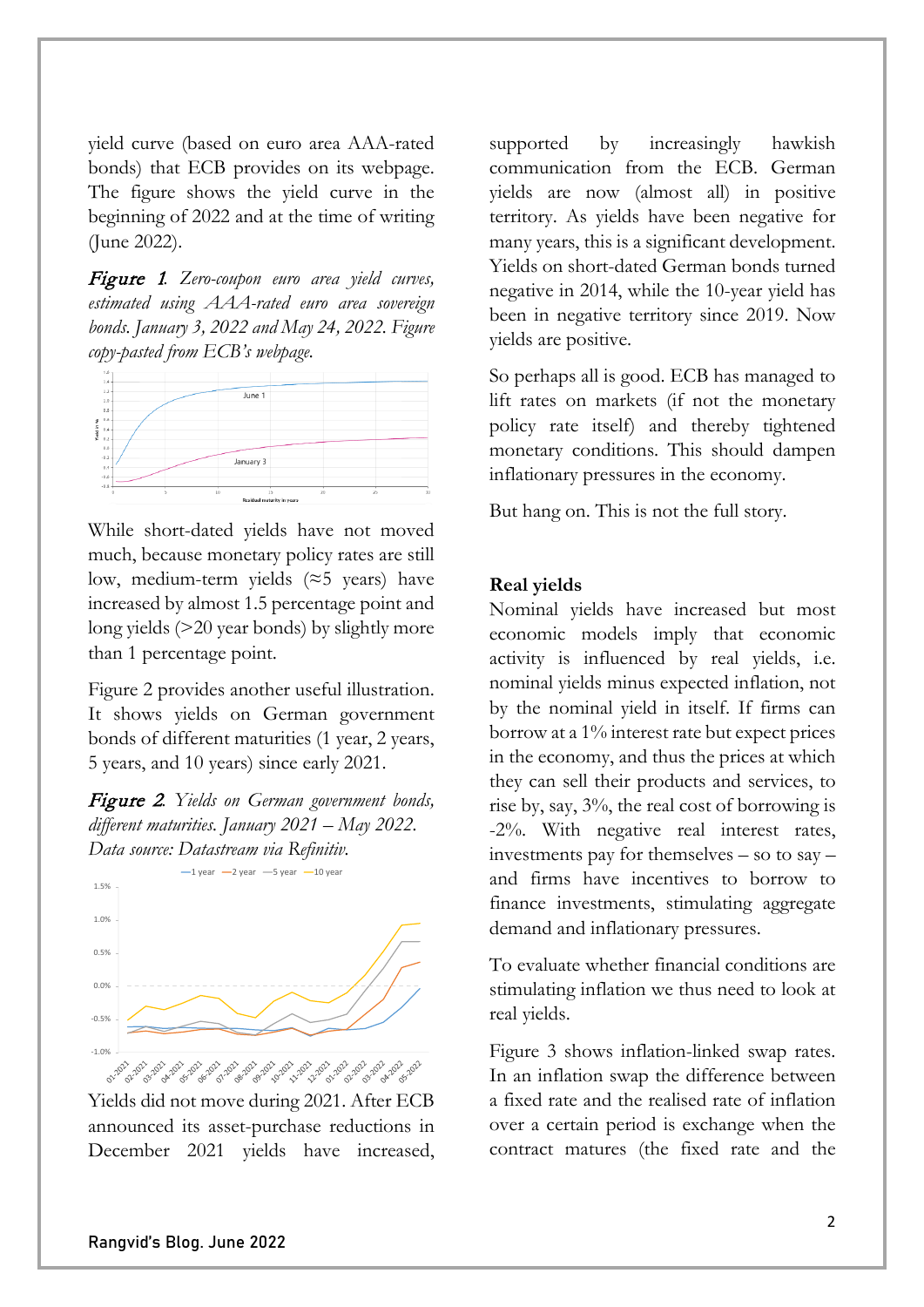realised inflation rate both relate to the same underlying notional amount). For this reason inflation-linked swap rates contain information about investors' expected rate of inflation over the contract period.

Figure 3 shows developments in inflationlinked swap rates for the euro area for different swap-contract maturities: 1 year, 2 years, 5 years, and 10 years.

Figure 3*. Inflation-linked swap rates, different maturities. Swaps relate to inflation (changes in the Harmonized Consumer Price Index) in the euro area. January 2021 – May 2022.*



Inflation-linked swap rates started rising early last year (April 2021) and have been rising ever since. Now, one-year inflation swap rates are close to 7%, while 2-year swap rates are at 5%. 5- and 10-year swap rates are at app. 3%. This means that swap rates, in particular short- and medium-term rates, have increased considerably more than nominal yields during the past year.

If swap rates measure expected inflation – a question I return to in my next blog post – expected inflation has increased by more than nominal yields. This means that yields in Germany are very negative, as Figure 4 shows. The figure shows German nominal yields on bonds of different maturities (from Figure 2) minus inflation swap rates of the

same maturities (from Figure 3), i.e. for instance the nominal yield on a 1-year German bond minus the 1-year inflation swap rate.

Figure 4*. German real yields, calculated as nominal yields minus inflation swap rates. January 2009 – May 2022.*

*Data source: Datastream via Refinitiv.*



2009 2010 2011 2012 2013 2014 2015 2016 2017 2018 2019 2020 2021 2022

Figure 4 shows that 1-year real yields are at - 7%, i.e. very negative indeed. Even 10-year real yields are at a historically low, at -2%.

ECB have managed to lift nominal yields via reductions in asset purchases and more hawkish communication but inflation expectations (proxied by inflation swap rates) have increased even more. Monetary conditions in Germany have loosened.

As a brief comparison U.S. ten-year Treasuries currently trade at close to 3% while the 10-year breakeven rate of inflation (expected inflation over ten years) is 2.5%, meaning a real yield around 0.5%. This is several percentage points higher than in Germany. Monetary policy might still be too loose in the U.S., but long-term real rates are at least higher.

## **German yields vs. other countries**

I have used German nominal yields to measure the impact of ECB's more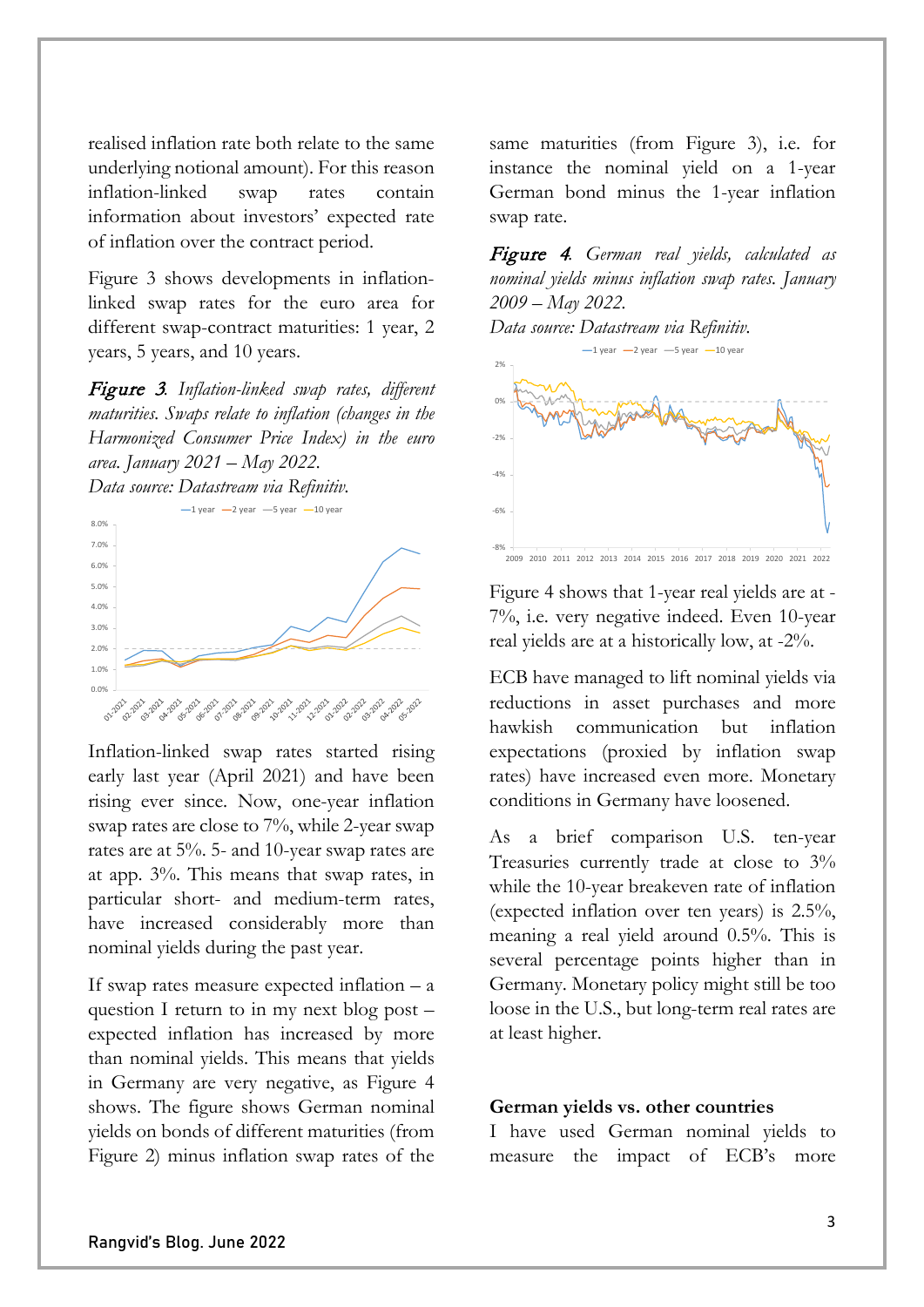aggressive communication and reduced QE on yields. Germany is the largest economy in the euro area explaining the focus. German yields are also less influenced by credit risk. Thereby they provide a cleaner picture of how the expected path of future monetary policy rates affects long yields (acknowledging at the same time that German bonds might even be so attractive that investors are willing to pay a scarcity premium to hold them, see Box 3 in this [link](https://www.nationalbanken.dk/en/publications/Documents/2022/06/Economic_Memo_No_7.pdf) for updated discussions and estimates).

In other countries investor require a credit risk premium when buying their bonds. When monetary policy rates are low and ECB buys bonds, as in recent years, that premium is low. But when rates are expected to rise and ECB stops buying bonds, investors become nervous and start demanding a premium. This is what has happened.

In Figure 5 I show the widening of the Italian-German 10-year yield spread since autumn last year.

Figure <sup>5</sup>*. Spread between Italian and German 10 year nominal yields. January 2021 – June 2022. Daily observations. Data source: Datastream via Refinitiv.*



While Italian nominal yields (on 10-year bonds) were one percentage point higher than German yields during 2021 they are now more than two percentage points higher. The increase in German yields (Figure 2) and the widening of the Italian-German yield spread imply that yields in Italy have increased to more than three percent today. The last time Italian yields were above three percent was in 2018. Assuming the same inflation expectations in Germany and Italy, i.e. euro area wide inflation expectations, this means that Italian real yields have increased significantly recently. Monetary conditions have tightened in Italy.

The fact that real yields have started diverging across euro area countries – falling in Germany and increasing in Italy – creates additional challenges for ECB. ECB would like rates to increase equally much across countries, such that their policies work equally across the euro area. Alas, they do not.

## **Swap rates as measures of expected inflation**

Let me finally repeat that I have used swap rates as measures of expected inflation in this analysis. This is fine under one of two conditions: investors are risk neutral and/or inflation errors (differences between expected and realized inflation rates) are random. If these conditions are not satisfied, though, investors will require a risk premium when investing in swap contracts. A risk premium creates a wedge between swap rates and expected inflation.

Whether inflation risk premiums exist is an important question in itself. I will therefore dedicate a separate analysis to this – it will be